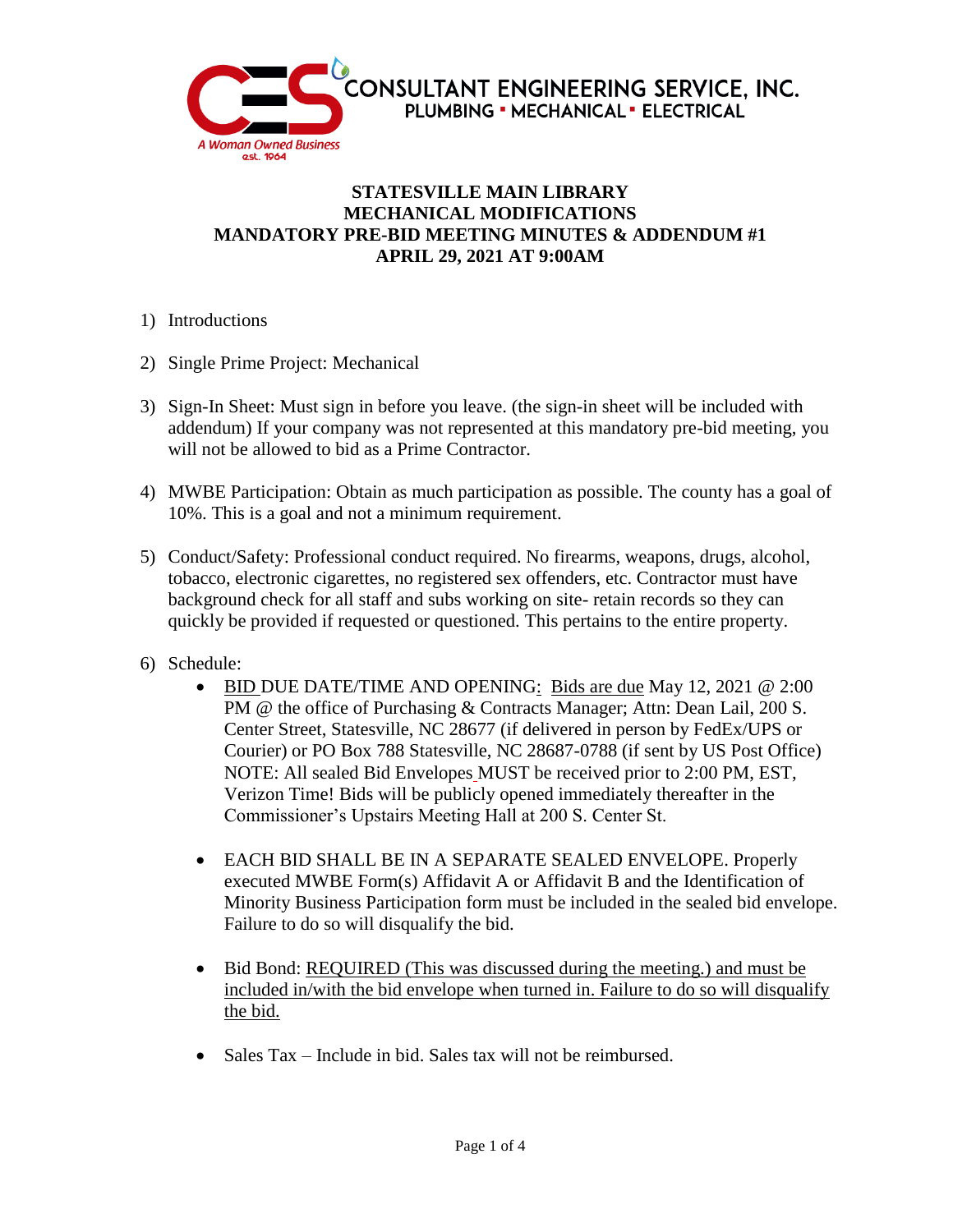- Performance/Material Bonds: REQUIRED of the awarded Contractor.
- MWBE Information- Required by low bidder. The apparent low bidder must , within, 72 hours after bid opening, submit to Iredell County the remaining MWBE documentation as required by NC General Statute and outlined in "Guidelines for Recruitment and Selection of Minority Businesses…" contained with the bid package, Pages vi  $\&$  vii. The paperwork MUST be properly executed, including support documentation of your Good Faith Efforts for your bid to be considered for award.
- Insurance: Required.
- Contingency Allowance: \$25,000
- ALL unused (approved) funds shall be returned to Owner by change order credit-Owner/Eng must approve in writing.
- Bid Alternates :

M-1: STATE AMOUNT TO BE ADDED TO THE BASE BID IF THE FOLLOWING WORK IS INCLUDED IN THE CONTRACT: PROVIDE NEEDLE POINT BI-POLAR ION GENERATOR IG-3 IN EXISTING AHU-1 AS DESCRIBED IN NOTE 7 OF ION GENERATORS SCHEDULE ON DRAWING M3.1.

M-2: STATE AMOUNT TO BE ADDED TO THE BASE BID IF THE FOLLOWING WORK IS INCLUDED IN THE CONTRACT: PROVIDE FILTER HOUSING FH-1 AND WALL BRACKET SUPPORT AT ERV EXHAUST DUCT TERMINATION. PROVIDE ERV SELECTION FOR ALTERNATE M-2 AND RELATED ELECTRICAL WORK.

- Unit Prices: None at this time.
- Fire alarm system must be operable @ unoccupied time, if not perform fire watch whenever off. Smoke duct detector testing shall be performed with fire alarm in test mode; coordinate with owner.
- Portable toilet facilities are required by the successful bidder. Proper location will be coordinated with the Owner.
- 7) Site Visits: Contact David Saleeby to coordinate access for sub-contractor visits. Call or text his mobile phone: (704) 450-1219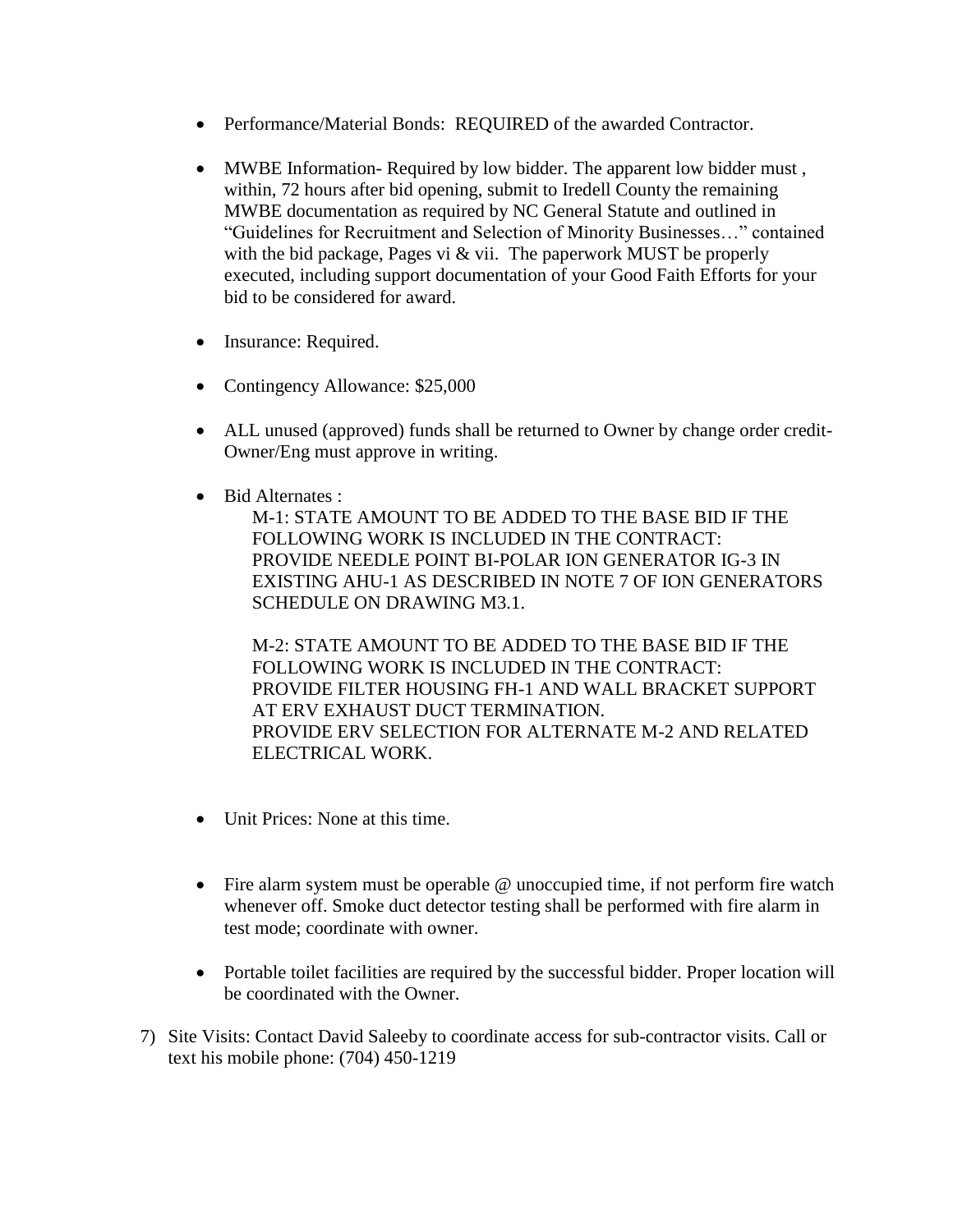- 8) Material Storage/Lay Down Area: Owner will work this out with the successful bidder.
- 9) Liquidated damages: The project will NOT have liquidated damages. However, this project is being funded with Federal CARES Act grant funds and payment is contingent on the availability of those funds. Therefore, this project must be completed by December 1, 2021 to ensure funds are available for payment.
- 10) Utility/Water/HVAC Interruption/Electrical Outage: Must be scheduled at least 48 hours in advance- and must be acceptable to the Owner.
- 11) Permits and Liens: Contractor shall submit and purchase. (Iredell County)
- 12) Questions & Discussion:
	- a) Contractors are highly encouraged to photograph/video all existing conditions prior to construction! Notify engineer of any concerns.
	- b) The two trees will require removal for the new ERV (and to keep leaves out).
	- c) The library is currently opened from 9 am to 6 pm, Monday thru Saturday. These hours may change. Work outside can occur at any time. Work inside can occur whenever it is coordinated with David Saleeby at least 1 week in advance. He will need to know when and how long the area is needed. The contractor must protect the existing finishes and clean the area prior to public occupancy. Prepare preliminary schedule at start of project to allow Owner when to anticipate work areas.
	- d) The Owner will relocate the exterior security camera where the external outside air intake duct will rise to the roof. Coordinate in advance of the scheduled work.
	- e) ALL new ductwork inside the library that is visible due to the ceiling clouds and open areas shall be painted flat black to match the existing.
	- f) AFS fire alarm company in Statesville and Iredell County Facility Services are the contacts for fire alarm services.

This addendum is issued prior to receipt of bids and does hereby become a part of the specifications and plans and supersedes original specifications and plans in case of conflict. Each contractor shall be responsible for issuing information contained herein to subcontractors.

1) Provide new chain link and slates fence with gates as shown on attached bulletin drawing. Poles with concrete foundation at the corners and every 8 ft max. Chain link fences shall be 8 feet high 9 gauge, 2" mesh, galvanized steel fabric fabricated in one piece widths, with colored slates (match green color of chiller fence). Gates, and pull posts shall be 2-3/8" od galvanized steel pipe. Line posts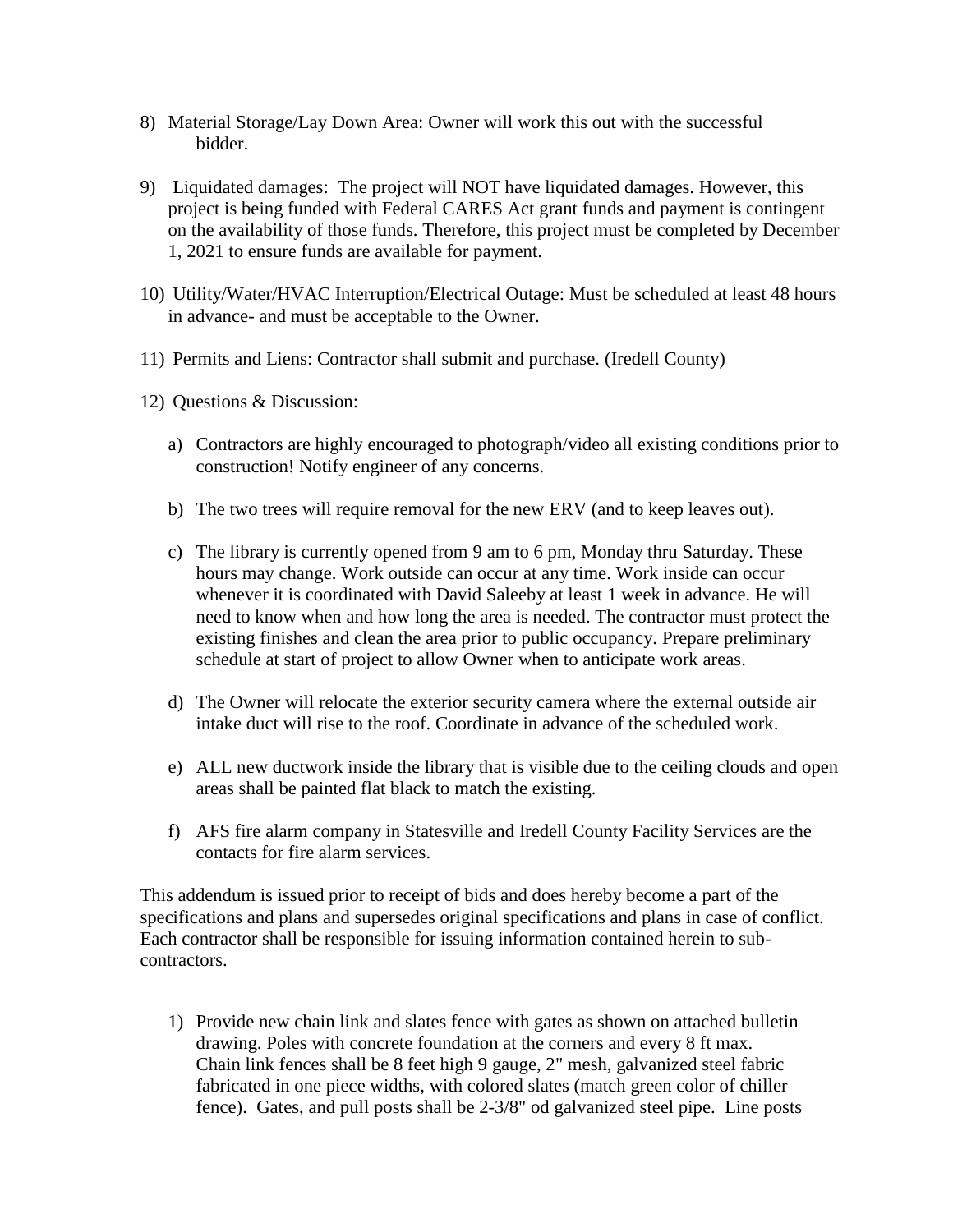shall be 2-3/8" od galvanized steel pipe. Line posts shall be spaced at not more than 8'-0" o.c. top and bottom rails pipe sections shall be not less than about 18' long (field verify) and shall be fitted with couplings for connected lengths into a continuous run. Couplings shall be not less than 6' long with a .070" wall thickness and shall allow for expansion and contraction of the top rail. The top rail shall pass thru the line posts. The rail shall be securely connected to end and corner posts with galvanized steel connectors. Gates shall have a frame fabricated from 1-7/8" od galvanized steel pipe. With either welded joints or securely connected with galvanized steel connectors. The complete installation shall be in accordance with the fence systems manufactures written instructions. Fence posts shall be set in min 16" concrete below grade, or as per fence manufacturer's directions, prior to forming and pouring pad. All concrete shall be 3,000 psi at 28 days.

- 2) Contractor shall include in the bid any cost for trees, limbs and stumps removal to accommodate the outdoor HVAC unit.
- 3) Dwg. ME1.2, Provide frame and bird screen to weatherhood of ERV-1 exhaust duct.
- 4) Lightning Protection: Contractor shall include in the bid a Lightning Protection Company and provide lightning protection/lightning rods to the existing lightning protection system on the roof as recommend by the manufacture. Contractor shall connect to the highest portion of the new mechanical duct that will be installed on the roof. Provide all lightning rods, wiring and supports as needed. Coordinate work with Mechanical Contractor, Roofing Contractor, and Owner. All work to be installed per manufacture and all warranties shall remain in place.

Chris R. Stroupe, PE

END OF ADDENDUM #1